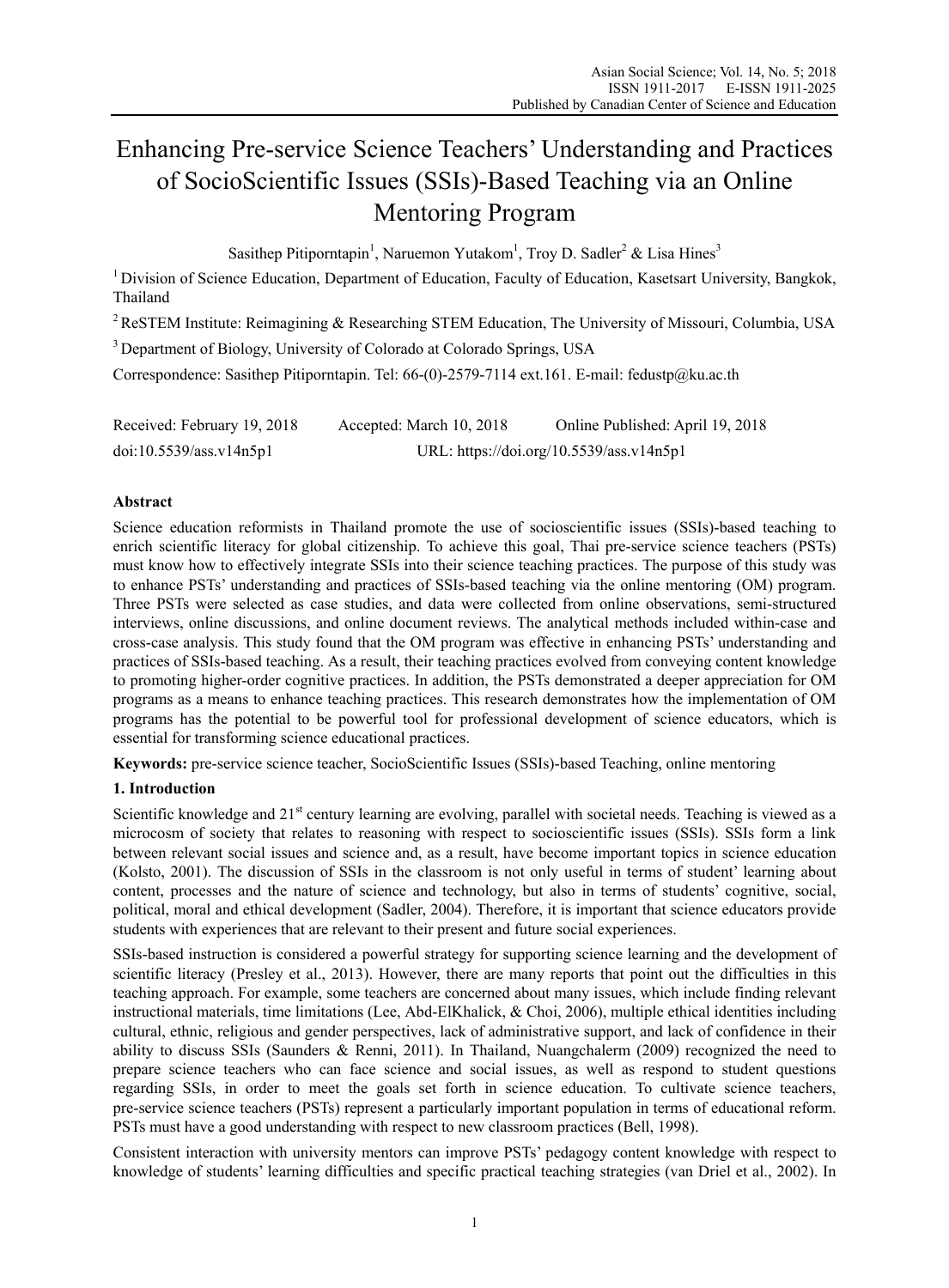addition, Perry and Power (2004) indicate that PSTs can develop their practical knowledge through experience and reflection facilitated by mentors. While Beck and Kosnik (2002) pointed out that the separation and lack of time with PSTs can result in conflicts between PSTs and the university supervisors. Furthermore, Pena and Almaguer (2007) found that PSTs need more time to discuss ideas with mentors in order to have a positive impact on their teaching practices. However, consistent interaction is not always feasible due to time constraints and location.

One way to overcome these barriers is to integrate technology into professional development as a means to facilitate communication and provide support to PSTs. Instead of trying to accommodate busy work schedules, PSTs and mentors can interact more frequently and conveniently online (Ensher et al., 2003). Online mentoring (OM) is a recent development in the field of mentoring that has the potential to be more advantageous than traditional forms (Hunt, 2005). It provides academic support to online learners while ensuring the mentoring location is functional and conducive to a positive learning environment. In order to be a beneficial program, the mentor must have excellent listening and conversational skills, be able to answer general questions, and ensure the mentees are engaged in activities that promote their academic progress. The mentor may also assist the learner with online courses (Michigan Virtual University, 2014). Teachers who previously participated in an OM program reported that they were able to obtain suggestions for their lesson plans and solutions to teaching dilemmas (Miller, 1999). In addition, online mentors integrated into distance programs have shown to be effective and have had a positive impact to some university programs (Gewin, 2005).

In order to address the aforementioned problems, a novel OM program was developed to enhance PSTs' understanding and practices of SSIs-based teaching. The use of this SSIs-based teaching was considered a means of changing their understandings and practices to be in line with educational reform.

## **2. Research Questions**

The research questions in this study are: (1) What changes in the PSTs' understanding and practices of SSIs-based teaching occurred as a result of the OM program?, and (2)Were the PSTs' satisfied with the OM program?

#### **3. Theoretical Framework**

In a classroom setting, students are considered a miniature society who addresses the conflicts regarding SSIs. Through these issues, many individuals will improve their scientific literacy (Presley et al., 2013) by taking real-life situations that are scientific in nature, but are influenced by other factors, such as social, political, and ethical issues (Roberts, 2007). To be successful using SSIs in the classroom, teachers should provide ways for students to engage in higher-order cognitive practices, such as argumentation, reasoning, and decision-making (Presley et al., 2013). With respect to teaching aids and materials for SSI-based teaching, teachers can use recent news media, such as articles from newspapers or television reports, to make a connection between what students are learning in class and current world events (Klosterman, Sadler, & Brown, 2012). In addition, technology can be used in a variety of ways to enhance SSIs-based teaching and has the potential to be a powerful tool for providing access to relevant social issues (Evagorou, 2011). Students can access SSI media resources with technology (Presley et al., 2013). However, there are few research reports about SSIs-based teaching among PSTs in Thailand (Nuangchalerm, 2009; Nuangchalerm & Kwuanthong, 2010; Wongsri & Nuangchalerm, 2010).

A PST is considered as an adult learner within the teaching community. The members in this community are expected to be lifelong learners. They also actively construct knowledge (Northfield, 1998), which is an element of teacher empowerment for pursuing their craft with enthusiasm, confidence, and authority (Lichtenstein et al., 1992). Elbaz (1981) stated that a teachers' knowledge is *"dynamic"* and "is held in active relation to practice and used to give shape to that practice". However, learning to teach is a complex process and PSTs encounter various problems or difficulties during the process (Zembal-Saul, Blumenfeld, & Krajcik, 2000). Therefore, they are also required to have active involvement with more knowledgeable persons, such as university supervisors and cooperating teachers. These people can be viewed as facilitators who support their learning (Bell, 1993). However, they seem to have limited time within a school day for mentoring because of non-instructional duties or because they need to provide additional guidance to some students (Feiman-Nemser, 2012). To address this issue, online mentoring poses a more viable option for professional development.

Online mentoring provides is a convenient way for a learner to reach a mentor without time constraints (Wah, 2000), at minimal cost, flexibility (Perren, 2003), and with less prejudice (Shpigelman, Weiss, & Reiter, 2009). Bang and Luft (2014) suggest that online mentoring programs are an effective tool for the transfer of knowledge from experts to novices, and thus, expediting the professional induction and growth of new science teachers. The teachers who participate in online mentoring programs can benefit from suggestions for their lesson plans and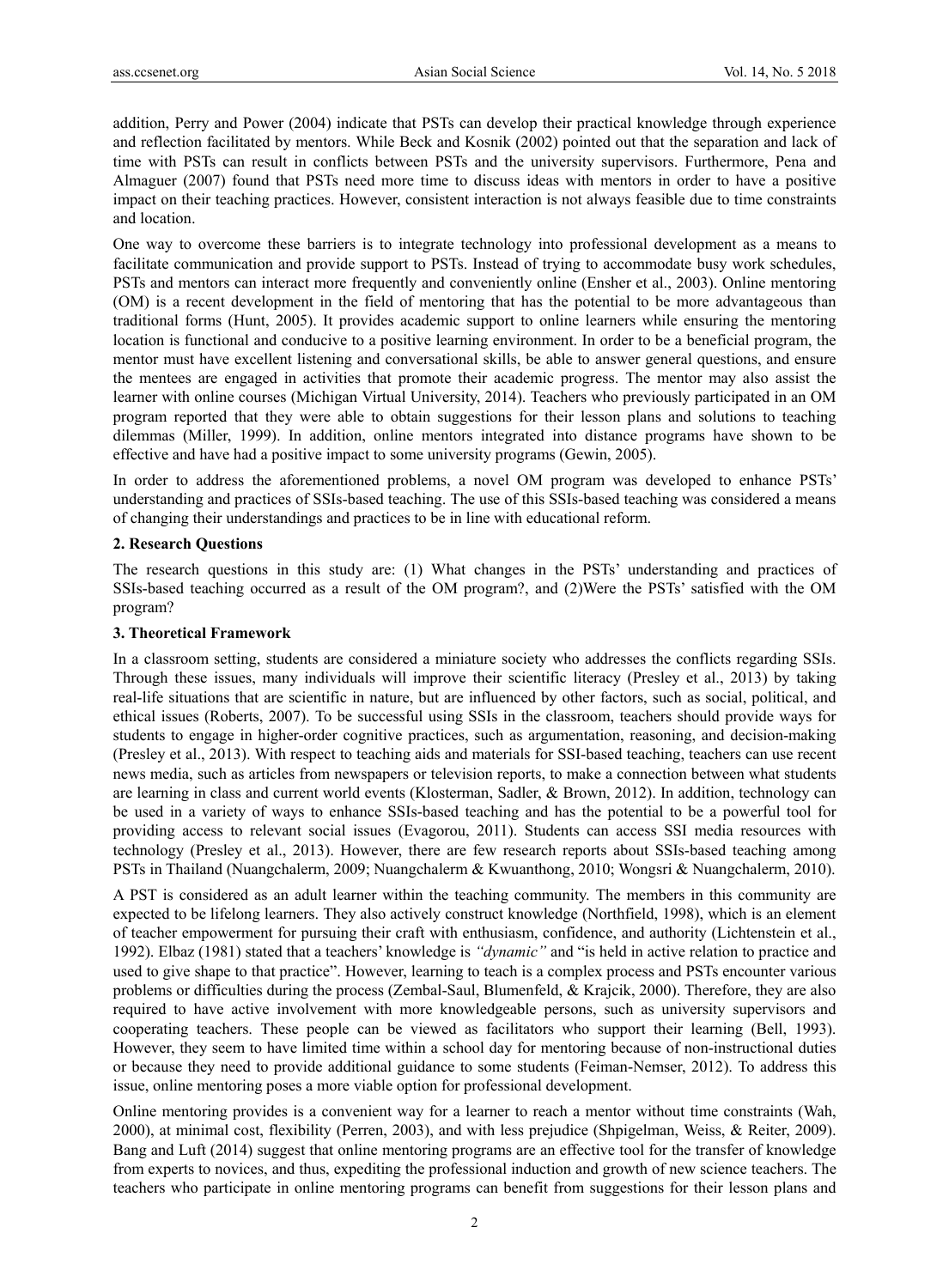solutions to teaching dilemmas (Miller, 1999).

## **4. Research Methodology**

For this study, a qualitative research procedure based on an interpretive paradigm was implemented. A case study approach was conducted to assess the impact of the OM Program on PSTs' understanding and practices of SSIs-based teaching. Three case studies were selected for identifying the changes in their knowledge and practices of SSIs-based teaching occurred as a result of the OM program as well as their satisfaction with the OM program. A major strength of the case study design is the ability to deduce cause and effect (Cohen, Manion, & Morrison, 2000).

## *4.1 Context of the Study*

This research was conducted within the Division of Science Education, Department of Education at a University in Thailand. The participants were PSTs who were preparing to be primary science educators at the primary or secondary level. In this program, graduates are expected to have strong content knowledge, extensive pedagogical skills for effective science teaching, and a professional code of conduct and ethics.

The PSTs have to enroll in a series of professional development courses that are related to professional experience standards required by the Teachers Council of Thailand, such as field experiences related to observation, practice and research. In these courses, the PSTs will visit a partnering school to gain a better understanding of school culture, classroom culture, teaching and learning, classroom management, supervision, student discipline, school counseling, management, student affairs, extracurricular activities, and quality assurance systems.

Before participating in the field experience, the PSTs need to attend an orientation program to help prepare them. In addition, PSTs observe classroom teaching and learning one week prior to their teaching practice. While in practice, cooperating teachers and university supervisors track their progress, and suggest strengths and weaknesses of their teaching. Typically, these courses require five days a week at a local school, with 8-12 hours of practice teaching. During their practicum, they have to participate in four teaching conferences, which include orientation, two in-service conferences, and a post-service conference. These conferences are intended to promote reflective thinking about their understanding and teaching practices, as well as the problems that they found in classroom.

For this study, the case studies were asked to participate in the OM program during their teaching practicum. The OM program was designed to provide a platform for PSTs to enhance their understanding and practices of SSIs-based teaching. They could access this program via "*www.clinicssi.edu.ac.th",* a secure website. The attributes of this program include: (1) teaching objectives that focus on promoting SSIs-based teaching, (2) pedagogical approaches that allow for higher-order practices, such as argumentation, reasoning and explanation, (3) practical examples of SSIs-based teaching, (4) opportunity to consult with an expert, (5) a means to share ideas with other PSTs, (6) the opportunity for reflection on practices, (7) the ability to participate in meaningful exchanges, (8) a friendly environment and peer support, and (9) clear communication channels. Importantly, the OM program is easily accessible and can be done at their convenience. This program presented content in Thai language and was free of charge to the participants. It also provides a virtual room called *"ClinicSSI"*, where there are various activities designed to promote active participation, such as reading information, watching a video clip, reflecting on practices via an online journal, a discussion board, as well as classroom observation and chatting with an expert via Google hangout.

## *4.2 Research Participants*

The research participants were 3 out of 37 PSTs in the fifth year of a B.Ed. (Teaching Science) program during the 2016 academic year. For case studies, the selection of a case is critical for understanding holistic views or processes in particular instances. Purposive sampling should be used for choosing cases to study in order to gain rich information (Merriam, 1998). It also provides a prototype and yields in-depth understanding, rather than generalization from the sample to a larger population (Patton, 2002). The researcher asked for volunteers to participate in a research study to evaluate the efficacy of a newly developed OM program. The PSTs were selected to be case studies based on three criteria: (1) they expressed interest in being research participants, (2) they had an interest in learning more about SSIs-based teaching, and (3) they were willing to commit to all activities in the OM program. *"Wandee"*, *"Somsri"*, and *"Ratree"*, the participants' pseudonyms, were selected to be case studies for conducting an in-depth qualitative assessment regarding the efficacy of the OM program on enhancing understanding and practices of SSIs-based teaching, and to assess overall satisfaction with the OM program.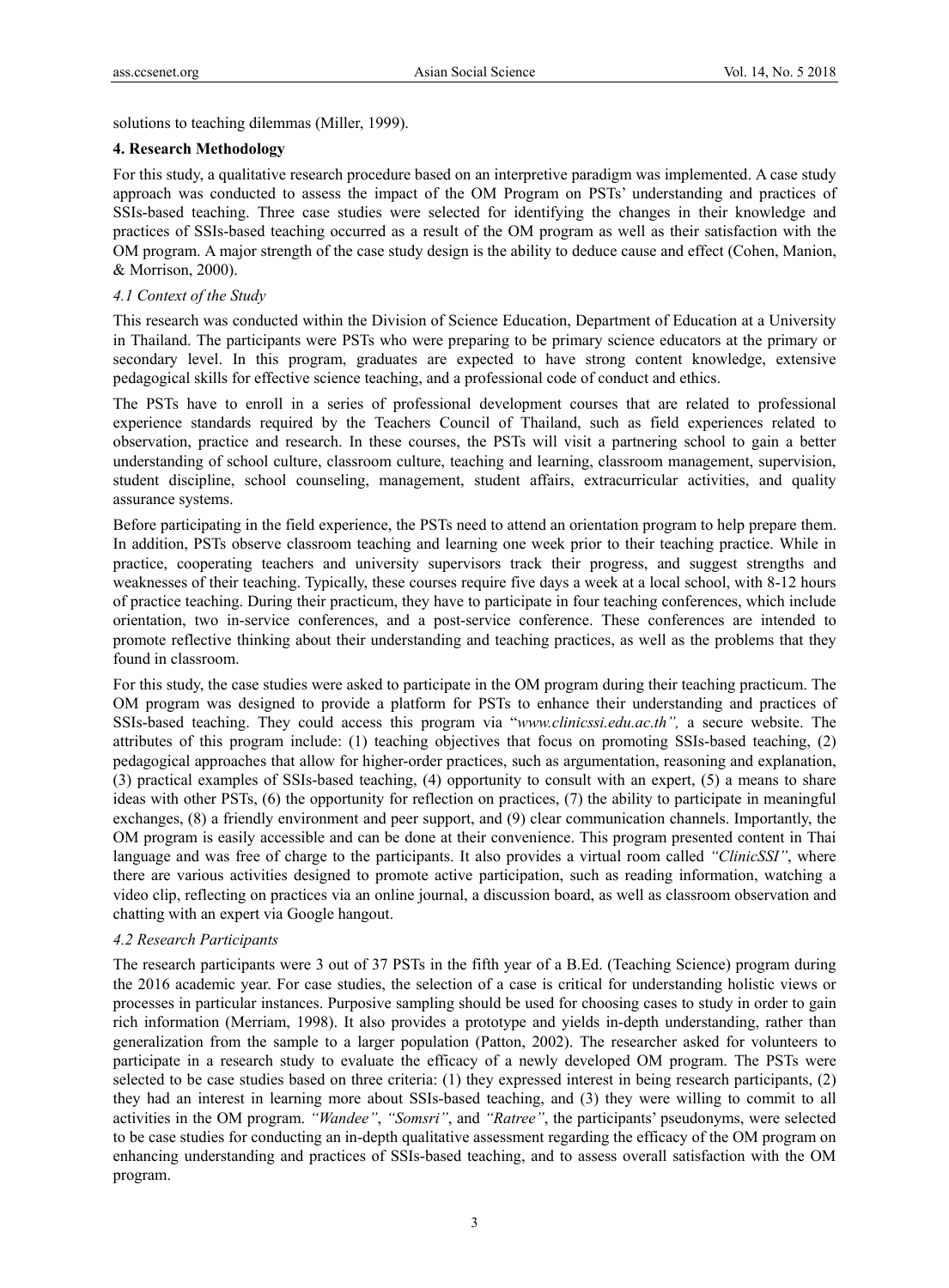#### *Case of Wandee*

At the time of study, Wandee taught science for  $8<sup>th</sup>$  grade students in a large, girls' school located in Nonthaburi province. She taught 9 periods per week. In her classroom, there were 47 students who came from middle class families. The learning achievement in science was at the moderate level. Typically, Wandee asked students to work in groups of 4-5 people. Her students typically answered her questions based on their beliefs rather than scientific reasoning. When she used questioning to guide students, they would often keep quiet. During group work, outstanding students always did the experiments, while the other students would wait to copy from their peers. She intended to use SSIs to teach students about the structures and functions of sexual organs as a means to promote her students' scientific reasoning skills. She allotted 100 minutes (2 periods) for teaching this concept and used the laboratory classroom facility.

## *Case Somsri*

In the 2016 academic year, Somsri taught science for grade  $4<sup>th</sup>$  students in a medium-sized public school under the Bangkok Metropolitan Administration. There were 24 students in her class, which comprised 12 boys and 12girls. Most of her students came from low socioeconomic level families, and most parents were workers near the school area. However, most of her students in this class had family problems. Their parents were not deeply concerned about their children's education, and most of these students had low achievement scores. Therefore, she was interested in promoting student interest in learning. The relationship between Somsri and her students was based on trust and respect. She intended to use SSIs-based teaching in her class to promote the discussion of science concepts in relation to daily life and society. She intended to discuss the construction of waste power plant as part of unit on light energy for 1 period (60 minutes). For her classroom setting, Somsri taught her students in laboratory classroom facility.

#### *Case Ratree*

Ratree taught science to  $3<sup>rd</sup>$  grade students in a large public school under the Bangkok Metropolitan Administration. There were 37 students in her class, which composed of 14 boys and 23 girls. Similar with Somsri, most of her students lived in Bangkok and came from low socioeconomic level families. Some students were orphans under the control of a child centre that supported their tuition fees. The average achievement scores in science were quite low. Most of her students did not pay attention in her lesson. They could not answer her questions. Ratree believed that many of her students perceived that science was irrelevant to their daily life. She intended to use SSIs-based teaching in her classroom to promote the practice of higher-order thinking related to science. In her SSI-based lesson, she addressed the topic of the problem of using natural resources and the guideline for conservation for 1 period (60 minutes). Ratree used the laboratory room because her responsibilities included the supervision of the laboratory space.

## *4.3 Data Collection and Analysis*

PSTs who had field experiences in the first semester of 2016 academic year were asked to volunteer as a case study. The OM program provided a means to discuss with the researcher and reflect about their understanding and practices of SSIs-based teaching. The researcher collected data from online observations, semi-structured interviews, video conferencing, online chatting, and review of their teaching documents (e.g. course outlines, lesson plans, worksheets, and action research reports, etc.). The researcher also used semi-structure interviews, approximately 20 to 30 minutes and informal interviews for clarification and facilitating analysis, validity checks, and triangulation. Each data source should be combined with different data sources in order to enhance validity and to cross-check the findings via triangulation (Patton, 2002). At the end of OM program, all cases in this program received an e-certificate of participation from the researcher.

During implementation of the OM program, data collected from PSTs, cooperative teachers and university supervisors were analyzed to understand PSTs' use of SSIs in their classrooms, their difficulties in using SSIs, and their needs for professional development in SSIs-based teaching. Quantitative data analysis involved the use of descriptive statistics to identify the more frequent responses. For qualitative data analysis, the questionnaire responses were analyzed using content analysis. The interviews were transcribed verbatim. Then, the researcher read all data to seek relationship patterns. After that, the data were open-coded to identify patterns and emerging themes that were relevant to the research question.

All collected data from three case studies were analyzed using within-case and cross-case analyses in order to reflect the PSTs' change of understanding and practices of SSIs-based teaching both before and during participation in the OM program, as well as their satisfaction with the OM program. The within-case analysis was conducted by using the constant comparative method. The process of data analysis from using constant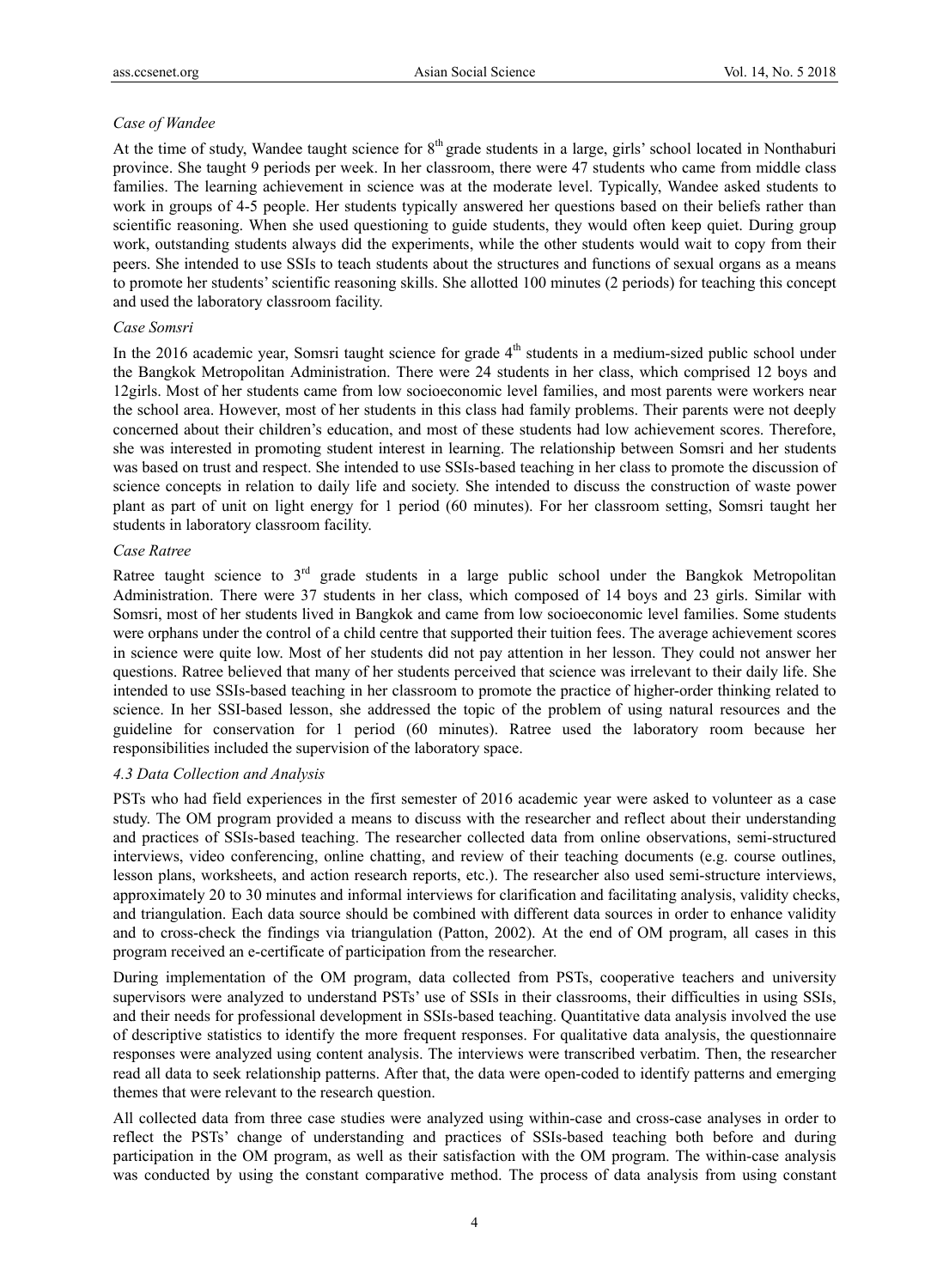comparative method was composed of four steps: comparing incidents applicable to each category; integrating categories and their properties; delimiting the theory; and reducing and refining categories and their properties (Lincoln & Guba, 1985).

## **5. Findings**

This report illustrates the experiences and perceptions of three PSTs' regarding SSIs-based teaching prior to and during participation in a newly developed OM program. The strengths and limitations of the OM program for promoting PSTs' understanding and practices of SSIs-based teaching were evaluated. The findings across them were categorized into themes from a cross-case analysis. The themes for these changes are presented below.

#### *5.1 The Changes in PSTs' Understanding of SSIs-Based Teaching*

#### 5.1.1 They Could Classify Which Issues Are SSIs

The findings from the three cases revealed that, before participating in the OM program, they were unclear on the definition of SSIs. They could not identify which issues were SSIs because they did not know the characteristics that distinguished SSIs from scientific or social issues. For example, Wandee thought that SSIs were hot issues related to science and society, as she stated, "*I considered SSIs as issues that involved science and technology. For example, I used to bring up the issue about stomach reduction for losing weight, and I thought that this issue is SSI because it related to science and society"* (The group meeting, October 21, 2016). Similarly, Somsri thought that all science news is SSIs, as she stated, "*I selected only the pictures that related to science in the newspapers to make my decision"* (Interview, October 30, 2016). These two cases showed that they were unaware of the controversial and ethical aspect of SSIs. Ratree was able to correctly identify SSIs based on what she had learned from her coursework. She revealed that: *I used to study about SSIs in the "Science and Technology Education and Society" course. My teacher gave me examples of SSIs, and I still remembered which issues were SSIs. But in depth, I cannot remember the criteria to identify whether or not the provided issues are SSIs.* (The group meeting, October 21, 2016)

While participating in the OM program, they gradually developed a better understanding on the definition of SSIs, as reflected by their post-test responses. They were able to identify which of the presented issues were SSIs, and their rationale was correct. For example, Wandee revealed her understanding of the definition of SSIs in her journal entry: *Now, I can identify which issues are SSIs. Previously, I understood that SSIs are issues related to science and society, but in fact, there are four aspects to consider. First, it is a controversial issue, which emerges from the difference in opinions. Second, it relates to accurate scientific concepts and processes. There are dimensions of morals, ethics, politics, economy, and religion. SSIs are also ill-structured, complex, have an unclear conclusion, and reflect a continuing problem situation.* (Journal entry of the first lesson, December 17, 2016)

#### 5.1.2 They Recognized the Importance of SSIs-Based Teaching

Initially, Wandee had the impression that the importance of SSIs-based teaching is the transmission of content knowledge, as she stated *"I understand that the main aim for SSIs-based teaching is for students to learn knowledge that scientists discovered. It is difficult for people who are in other fields of studies"* (Pretest of second lesson, October 21, 2016). In the case of Somsri, she mentioned enhancing students' critical thinking about news in their daily life, as reflected in pretest, *"In the current news, there is much propaganda presented regarding society, which is dangerous to students. Therefore, science teaching should promote students' critical thinking about news in their daily life"* (Pretest of the second lesson, November 3, 2016). However, Ratree thought that her students were too young to know about SSIs, as she stated, *"My students are too young. They are in grade 3 and do not know much about what happens in society"* (The group meeting, October 21, 2016).

As the OM program progressed, they could identify important aspects of SSIs-based teaching by reading about the history of this science teaching approach. Wandee referred to the application of student knowledge in SSIs-based teaching, as she reflected, *"For success in SSIs-based teaching, students should apply knowledge to*  daily life" (Posttest, November 12, 2016). Both Somsri and Ratree could compare the characteristics of SSIs-based teaching and the traditional teaching approach. For example, Somsri stated in her journal entry: I can identify the different characteristics of SSIs-based teaching and the traditional teaching approach more so than before. This approach relates to various social dimensions. Teacher can learn with students on content related to SSIs. But in the traditional approach, teachers provide knowledge directly to students. Students do not have much chance to share their opinions. (Journal entry of the third lesson, December 14, 2016)

5.1.3 They Could Identify the Characteristics of SSIs-Based Teaching

Before participating in the OM program, these three cases did not know the main characteristics of SSIs-base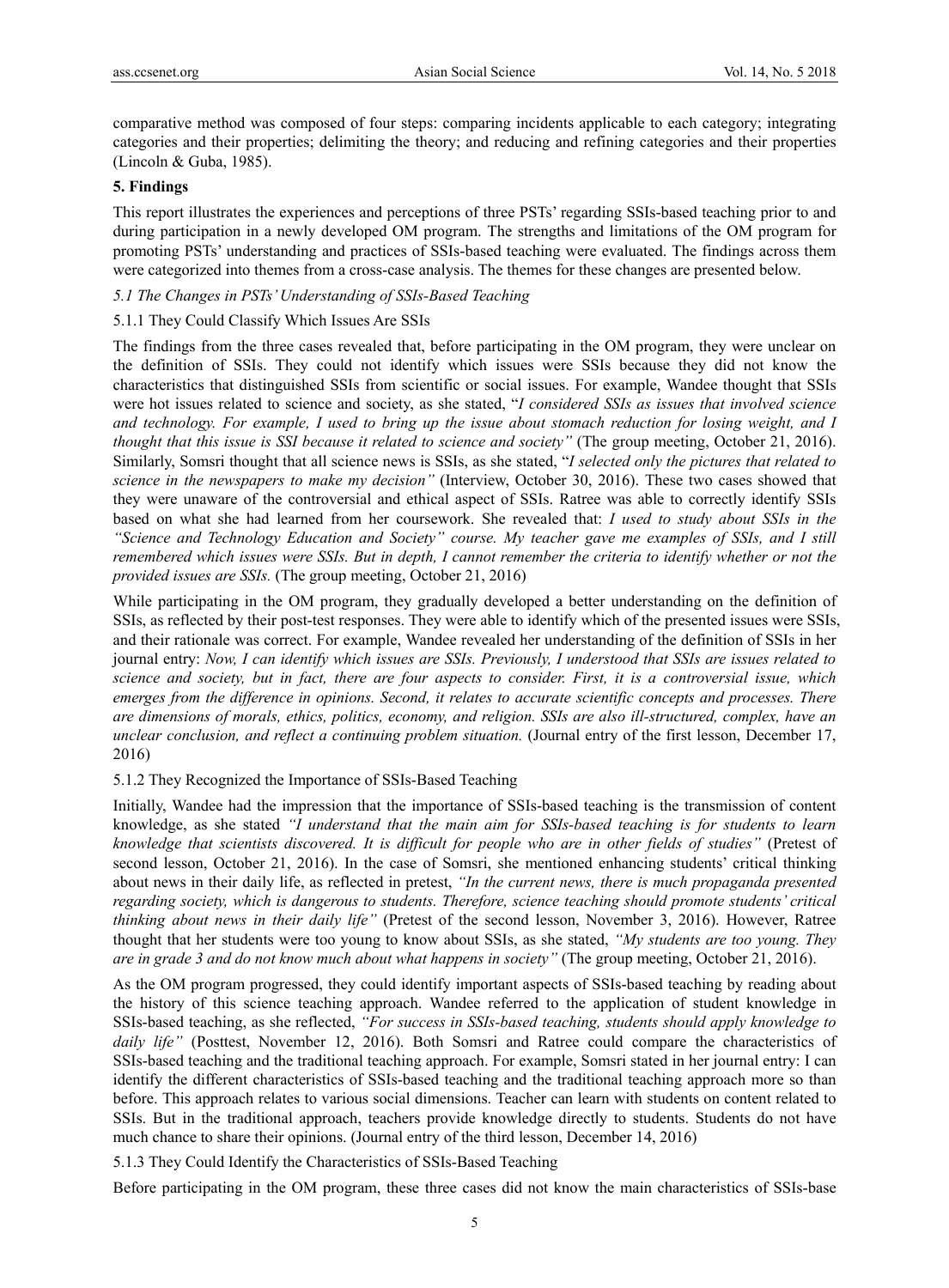teaching, especially the link to ethics and morals. They understood that a teacher uses SSIs from the news or internet in the classroom as a way to promote students' interest. As shown in case of Wandee, she stated, *"As far as I know, teachers use SSIs to motivate student interest in a science lesson. I think that teaching science is for making students smarter in science"* (Pretest, November 8, 2016). Similarly, Somsri believed that teachers use SSIs for promoting students' interest in a lesson, similar to a general teaching approach, as she stated *"To my understanding, the characteristics of SSIs-based teaching are not much different from other teaching approaches, but it is focused on bringing SSIs into the classroom as means to promote student interest"* (Pretest of the third lesson, November 9, 2016). For Ratree, she stated, *"The characteristic of SSIs-based teaching according to my understanding is about using news about SSIs in classroom for students' to debate"* (Pretest of the third lesson, November 11, 2016).

Through the OM program, they had acquired more knowledge on how to use this teaching approach in classroom. They understood the characteristics of SSIs, ways to use SSIs to drive a lesson, the role of teacher and the role of students. This improved understanding had a positive impact on their teaching practices.

5.1.4 They Learned Alternative Methods and Models for SSIs-Based Teaching Rather Than Discussion and General Steps of teaching in Classroom

Initially, all case studies accepted that they did not know much about the teaching models for SSIs-based teaching. In case of Wandee and Somsri, they were only aware of discussion as the main teaching method for SSIs-based teaching, where students have chance to share their ideas and provide reasons in classroom. In the case of Ratree, she identified debate as the main method for this teaching approach. Additionally, Somsri and Wandee thought that there were three steps of SSIs-based teaching, similar to a general teaching model, which is composed of an introduction, learning activities, and a conclusion.

After the fourth lesson of the OM program, all of them were able to identify various methods and models for SSIs-based teaching, such as scientific argumentation, reasoning, debating, discussion, role-playing, and presentations. Moreover, they also expressed that they had a better understanding of these teaching models compared to what they had learned from their coursework. For example, Ratree had a better understanding about the characteristics of SSIs-based teaching. As she stated: *I knew that SSIs-based teaching relates to real context or situations. It also focuses on higher-order practices. Teachers do not have to use only debating in their classrooms, but they can use various methods to promote students' reflections and sharing of opinions about SSIs. Students can search data, do experiments, analyze data, and make conclusions. Moreover, they interact with each other and understand the link of SSIs to various social dimensions and ethical and moral issues.* (Posttest of the third lesson, November 11, 2016)

5.1.5 They Improved Their Understanding of the Various Dimensions of Learning Assessment for SSIs-Based Teaching

Before participating in the OM program, Somsri and Ratree identified that assessing students' learning from SSIs-based teaching is not different from other teaching approaches, which includes the cognitive domain, the psychomotor domain, and the affective domain. Ratree stated, *"Teachers can assess student learning with SSIs-based teaching from considering their tasks. Typically, it is not different from any other teaching approach"* (Pretest of the fifth lesson, November 29, 2016). However, Wandee perceived that it would be difficult to assess her students with SSIs-based teaching because this teaching approach is new for her, as she reflected, *"I thought that it is difficult for assessing students' learning from SSIs-based teaching because I have never observed it in a typical classroom. Furthermore, it must relate to the learning assessment guideline provided in Thai core curriculum B.E. 2551"* (The group meeting, October 21, 2016).

As the OM program progressed, their understanding of learning assessment evolved. Wandee and Ratree increased their understanding about learning assessment for SSIs-based teaching with respect to assessing students' higher-order practices. For example, Wandee stated, *"For learning assessment for SSIs-based teaching, teachers should consider the consistency between learning objectives and learning assessment. Teachers should not only focus on assessing students' cognitive domain, but also on higher-order practices and attitude, ethics or morals"*(Interview, December 28, 2016). Somsri learned more about methods of assessing students' learning from SSIs-based teaching, such as observing students' sharing of opinions, reviewing students' learning journals, and performance on tasks. As she stated, *"Assessment for this teaching approach is concerned with many aspects. Teachers can use various methods to assess their students, such as observing students' sharing of opinions, individually or in a group, or reviewing students' learning journals and tasks"* (Posttest of the fifth lesson, December 24, 2016).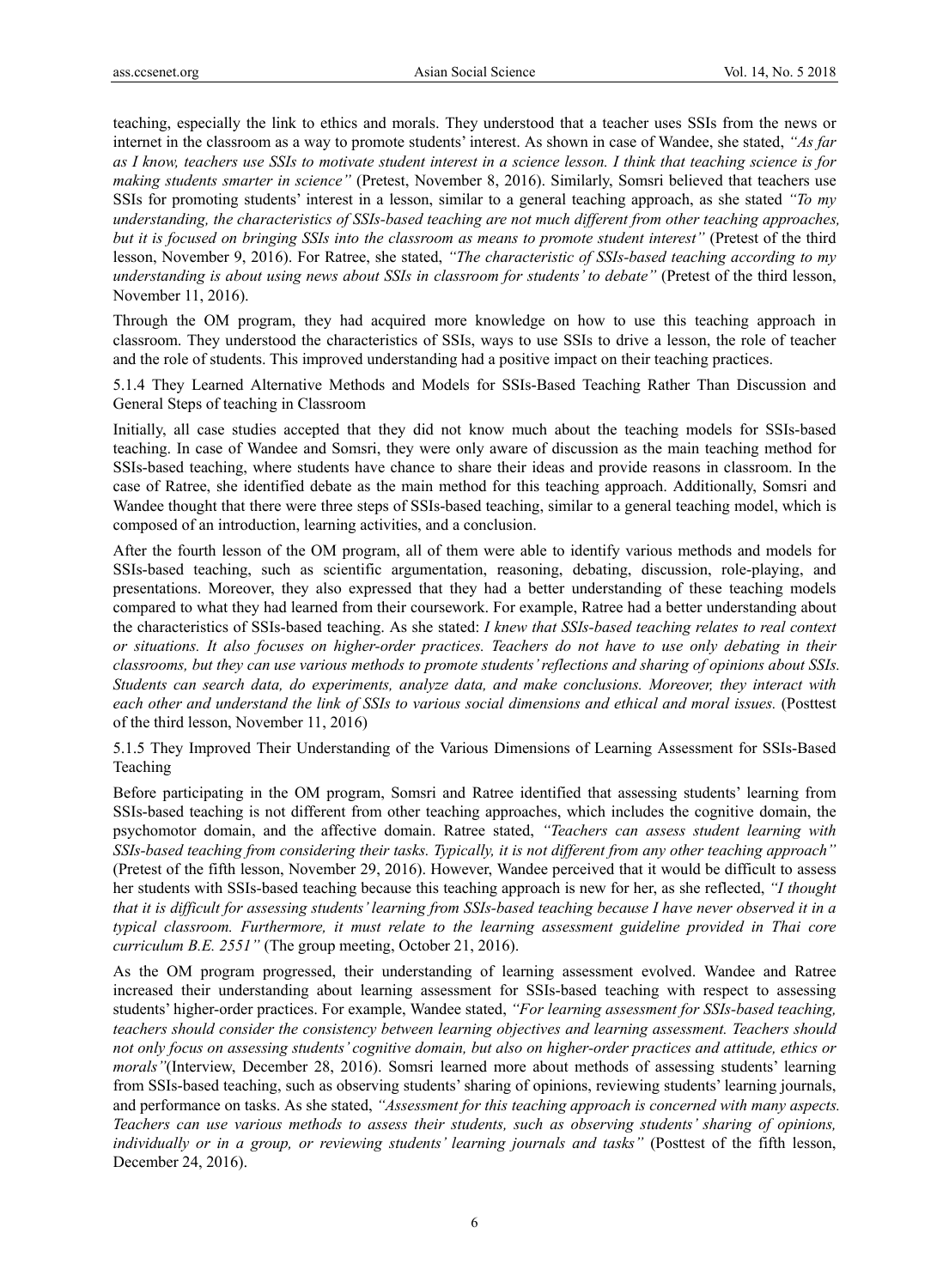#### *5.2 The Changes in PSTs' Practices of SSIs-Based Teaching*

5.2.1 They Provided More Opportunity for Students to Share Ideas, Rather Than Discuss Content Knowledge, in the Classroom

Before participating in the OM program, Wandee, Somsri and Ratree accepted that most of their students rarely shared ideas in classroom. To cope with this problem, they tried to use questions to motivate students' sharing of ideas. For example, Wandee gave extra points to the ones who participated more in her class. However, she always found that her students' answers used intuition in their reasoning as shown in the dialogue in the separation of water from electricity lesson below:

Wandee: Why do you think that it is different in the two test tubes?

Students: Because it is in different test tubes.

Wandee: That does not mean the two test tubes will have different gases. From doing the experiment, why do you think that it is different?

Students: I do not know.

(Initial classroom observation from September 7, 2016)

After completing the OM program, all cases incorporated current SSIs for launching a lesson in their class. As a result, Wandee's students were more interested in her lesson and asked more questions in the class. In addition, students who sat in the back put more effort in trying to answer her questions. But in case of Somsri and Ratree, their students were younger than Wandee's students. They still kept quiet. To address this problem, Somsri used probing questions and writing frameworks for them to share ideas as shown in her journal entry: *I found that most of my students seemed too shy to share ideas. For the ones who shared ideas, they did not provide any evidence to support their ideas, so I have to guide them with easy questions and explain in more detail what I want them to discuss.* (Journal entry after teaching, December14, 2016)

Similarly, Ratree asked her students to write down their ideas on a small piece of paper before discussion. As the results of their practices, their students had more participation in sharing ideas in classroom. As she reflected: *My grade 3 students do not know about debating. I had to find new methods for promoting students to share ideas. Finally, I found that having them write down their ideas on a small piece of paper was a good way for my students to share their own ideas, and use the information to make a decision.* (Journal entry in the third part of the OM program, December 15, 2016).

5.2.2 They Provided the Opportunity for Students to Link Their Scientific Knowledge to Various Social Dimensions

The findings from the three cases revealed that, before participating in the OM program, they seldom asked students to link what they learned to various social dimensions, such as politics, law, religion, or economics. Wandee and Ratree admitted that they were unable to design a lesson that incorporated social dimensions because they felt that a lot of the content was not concerned with society. For example, Wandee stated, "*I have never designed a lesson to link it with any social dimensions because I was not aware of how relevant it is to my students. For me, I thought that it is difficult to link scientific content with social dimensions"* (The group meeting, October 21, 2016). However, Somsri, always used the elaboration step of the 5E learning cycle to ask students to apply knowledge to their daily lives, as she stated, *"I normally ask my students questions about application of knowledge to daily life in the elaboration stage, rather than linking the content to social dimensions. Honestly, I think that linking to social dimension is too difficult for my students at this age"* (The group meeting, October 21, 2016). For all three cases, their practices before participating in the OM programs did not reflect the ability to use SSIs as a useful context for students to learn about specific science content knowledge, or make appropriate connections of the content to other areas of science or to other disciplines.

However, during participation in the OM program, they gradually developed their practices to incorporate social dimensions. Wandee and Somsri prepared guided questions to link their teaching content to politics, law, religion, and economics. Consequently, they revealed that their students had a better understanding of the material, with respect to applications in science, as well as other disciplines. Similarly, Ratree asked questions about the risks and benefits of SSIs as show in dialogue below.

Ratree: Please tell your friends about the benefits of dam construction that you found from your research.

Student: It will save water for agriculture during the dry season.

Ratree: How about the risks of dam construction?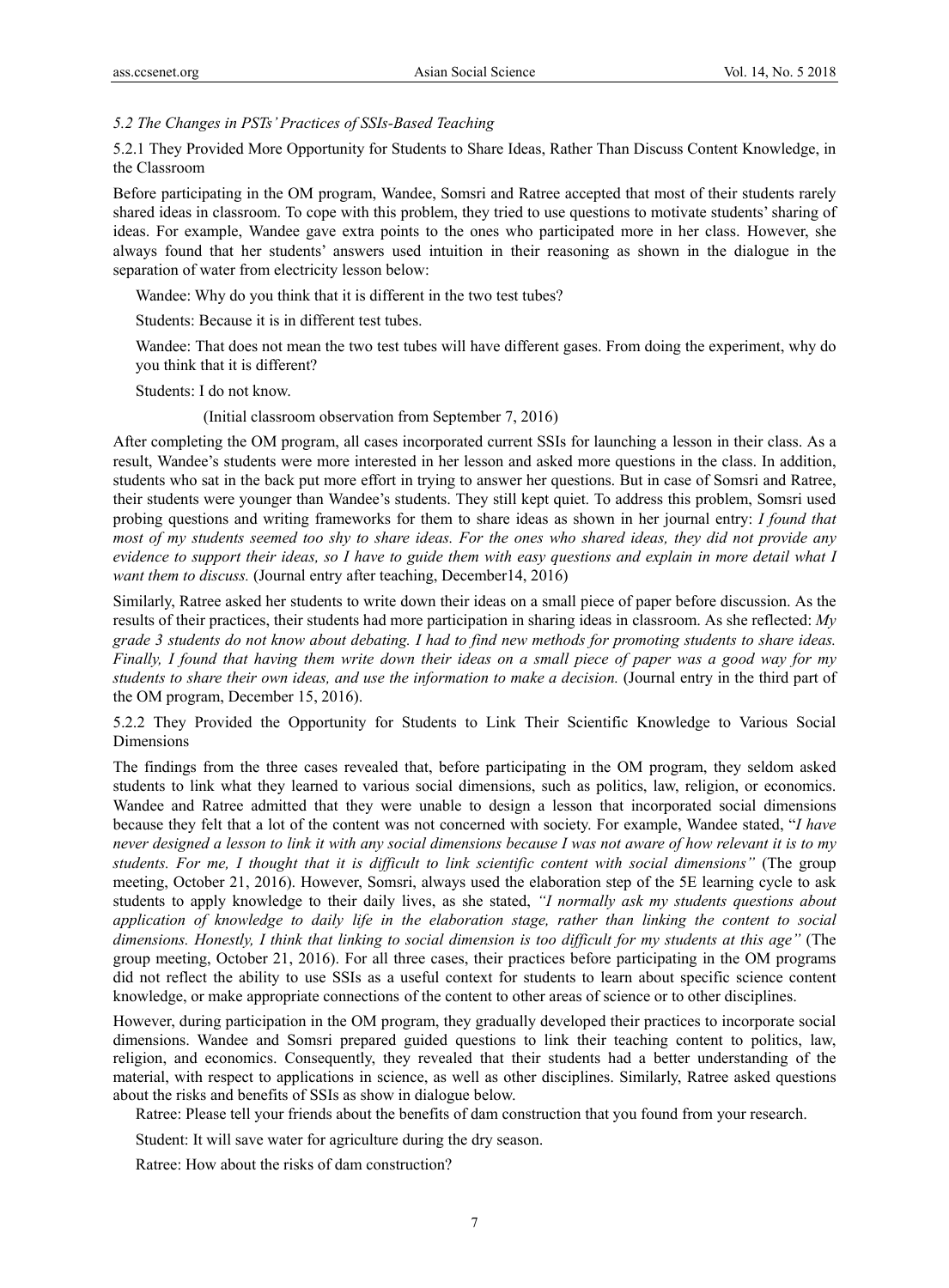#### Student: Cutting down the forest

Ratree: When we have to make decisions about the construction of a dam, we have to consider both risks and benefits. From an economical standpoint, we have to think about whether it is worth the investment of construction.

## (Online classroom observation from December 15, 2016)

In addition, they used media from the internet to link their lesson with social dimensions. For example, Wandee planned her lesson so that students would have to search for information themselves to support their own ideas, as described in her lesson plan: *Students search information from provided learning resources, such as textbooks, knowledge sheets, and websites, to find evidence to support their claims. They must provide a link between the evidence and their claims, and write their ideas on paper provided by the teacher.* (Wandee's lesson plan, December, 17 2016)

5.2.3 They Linked More Ethical and Moral Aspects to Their Lessons by Discussion about SSIs

Initially, all cases admitted that they had not linked ethical and moral aspects to the scientific concepts covered in class. PSTs in this study only addressed ethical and moral issues with respect to coursework, such as examinations. Somsri also emphasized that students should feel empathy toward each other in her classroom, as she reflected: *I used extra points to control the classroom. To receive extra points, they have to have good behavior, not talk together when I teach, and help each other to do group activities. In addition, they have to clean their table and chairs, as well as return learning instruments and media back to the provided areas.* (The group meeting, October 21, 2016)

While participating in the OM program, they used discussion as the main method for linking ethical and moral aspects to their lessons. Wandee also asked her students to discuss personal differences and empathy for transgender people. Similarly, Somsri asked her students to discuss empathy toward another person. For Ratree, she let her students discuss how ethics and morals influenced their decisions regarding SSIs. As the result of their discussion, they reported that their students seemed to demonstrate more empathy towards others. For example, Somsri, reflected, *"At first, I focused on honesty and punctuality in my class. For SSIs-based teaching lesson, my students seemed to think of other people, not just themselves"* (The group meeting, February 5, 2017).

#### 5.2.4 They Provided the Students' an Opportunity to Assess Their Own Learning

Prior to the OM program, the three cases provided few opportunities for their students to assess their own learning. The teacher was the main person in learning assessment process. They focused on the cognitive domain, rather than psychomotor and affective domains. As Wandee stated: *I emphasized assessing students' knowledge from worksheets, tests, or even discussion in classroom. For skills, I only assessed group work skills based on how well they worked together. In the affective domain, students were assessed on whether they handed in their assignments on time or not.* (The group meeting, October 21, 2016)

With a better understanding of learning assessment through SSIs-based teaching, all of them began to assess student learning based on higher-order practices. In addition, they provided the opportunity for students to assess their own learning with various methods. They asked students to reflect on their own reasoning during discussion as a means of formative assessment. As result of student self-assessment, the three case studies reported that the learning process was enhanced for most students when they were able to identify their weak and strong points. After teaching, their students seemed to get benefit from their changes of learning assessment. As Ratree stated: *I found that my students dared to share more ideas in classroom. Students who used to rarely share ideas, now, provided their answers with reasons. Before, they would copy the outstanding students' ideas or information from internet without doing any critical thinking.* (Interview, December 28, 2016)

*5.3 The Satisfactions of the OM program for Promoting PSTs' Understanding and Practices of SSIs-Based Teaching* 

5.3.1 The OM Program Provided Valuable Feedback through Meaningful Assessment Strategies

Before participation, Wandee and Ratree were accustomed to pre-post multiple-choice tests with automated feedback on whether the answer was correct or incorrect. Somsri had participated in some professional development programs, and these programs assessed the effectiveness by asking participants to complete a satisfaction survey, as she said, *"I used to participate in workshops about science teaching, and I was only asked to complete the satisfaction form. There were no assessments or follow up to reflect whether I increased my understanding about content covered in the workshop"* (The group meeting, October 21, 2016).

However, the OM program in this study has pre- and post-tests, as well as formative assessments, for each lesson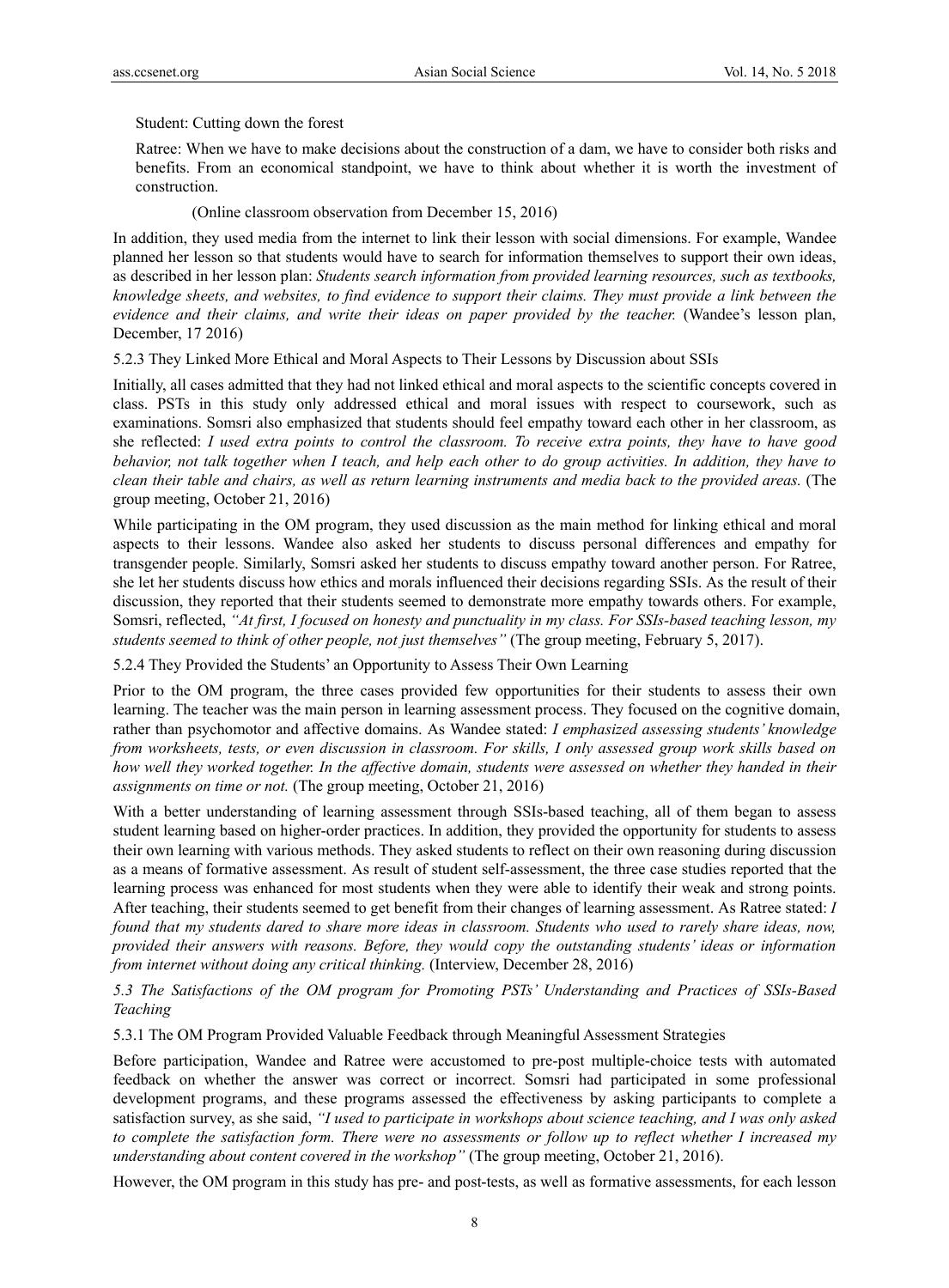that reflect what the participants should have learned. Through these assessments, the case studies were able to identify their weak points. Consequently, they pointed the appreciation of assessment in the OM program after they finished the program as Ratree reflected: *The assessments in this program not only told me my score, but what I had to work on. For example, I said that the learning assessment for SSIs-based teaching is provided by the teacher. I got feedback that students should also have the opportunity to assess their own learning. In addition, I was not aware about rubric scoring until I received feedback on my answer.* (The group meeting, February 5, 2017)

5.3.2 OM Programs Provide a Flexible and Convenient Way to Provide Professional Development

Before participating in the OM program, all cases mentioned their prior experiences with PD programs. They mentioned time constraints as a major barrier. Ratree pointed out the difficulty of transportation and her limited budget as reasons for not participating in PD programs. All of them agreed to participate in the OM program if it was convenient and with minimal expense, as Ratree reflected, *"Honestly, I do not want to participate in a workshop because it is inconvenient to find transportation. If I take a taxi, I have to pay a lot. Furthermore, every time I join a workshop, I spend too much money"* (The group meeting, October 21, 2016).

With the OM program, all three cases were able to manage their time for learning. Wandee learned and reviewed lessons whenever she had free time in her schedule. In addition, whenever she encountered problems, she was able to access the program to discuss with her mentor or post a question on the discussion board. As she stated: *When I wonder about something regarding SSIs-based teaching, I could ask experts from Google hang out. For example, I was worried about whether or not my students understood all concepts with fewer lectures in class. I got the idea that I have to reduce my role little by little and facilitate students to discuss the expected concepts that they are learning* (The group meeting, February 5, 2017)

Similarly, Somsri revealed that she accessed the OM program at night, or on the bus to school: *I can participate in the OM program anywhere there is an internet signal, even in the bus on the way to and from school. I can also review what I learned anytime. When I have a question about SSIs-based teaching, I can open the OM program to learn and post on the discussion board, without spending time on transportation to meet with an expert for consultation. Moreover, I can learn from other posts as well.* (Interview, December 28, 2016)

Ratree also commented on the convenience of the OM program: *I benefitted from participating in the OM program, which I did during my free time at my dormitory. Since it was easy to learn anytime, this program is appropriate for those who want to develop their skills, but do not have much time. You can pause and revisit the lesson, as needed. In addition, there are no expenses for transportation.* (The group meeting, February 5, 2017)

5.3.3 The Informal Sharing of Ideas Enhances the Learning Process with OM Programs

With minimal experience with SSIs-based teaching, the case studies lacked confidence in using this teaching approach prior to the OM program. Therefore, they needed to consult with an expert in order to implement this approach inside the classroom. Somsri and Ratree pointed out that other professional development programs that they had participated in were short and did not provide enough time for discussion with experts*.* For example, Somsri commented that *"The program that I previously participated in was short, so I did not have much of a chance to ask questions"* (Interview, December 28, 2016).

As the OM program progressed, Wandee had a better understanding of social constructivism from discussion with friends and experts. As she stated during a group meeting:

*I learned more about SSIs-based teaching from discussion on the discussion board in the OM program. It reminded me about social constructivism, which occurred from chatting with other people who had more knowledge and skills. Importantly, I was more aware of student learning based on their interests or curiosity, rather than by lecture.* (The group meeting, February 5, 2017)

Somsri benefitted from feedback on her teaching practices, as well as suggestions in the discussion board, as stated: *I like this style of learning because I know what I do not know. I dared to ask questions because the experts or my friends did not see my face, so I was not too shy to ask. In addition, I got encouragement from discussion with experts. I am not learning alone, and there is an expert to exchange ideas and give me some feedback.* (Interview, February 10, 2017)

Similarly, Ratree used the discussion board to exchange ideas with experts and friends. This helped to improve her knowledge about SSIs-based teaching, as stated: *I learned from my friends' comments on the discussion board. When they posted their questions, I reflected back to my understanding on whether it is right or wrong. In addition, discussions with experts ma*d*e me feel confident about SSIs-based teaching. It is similar to a real classroom setting. For example, if my students could not share ideas in the classroom, how would I promote the*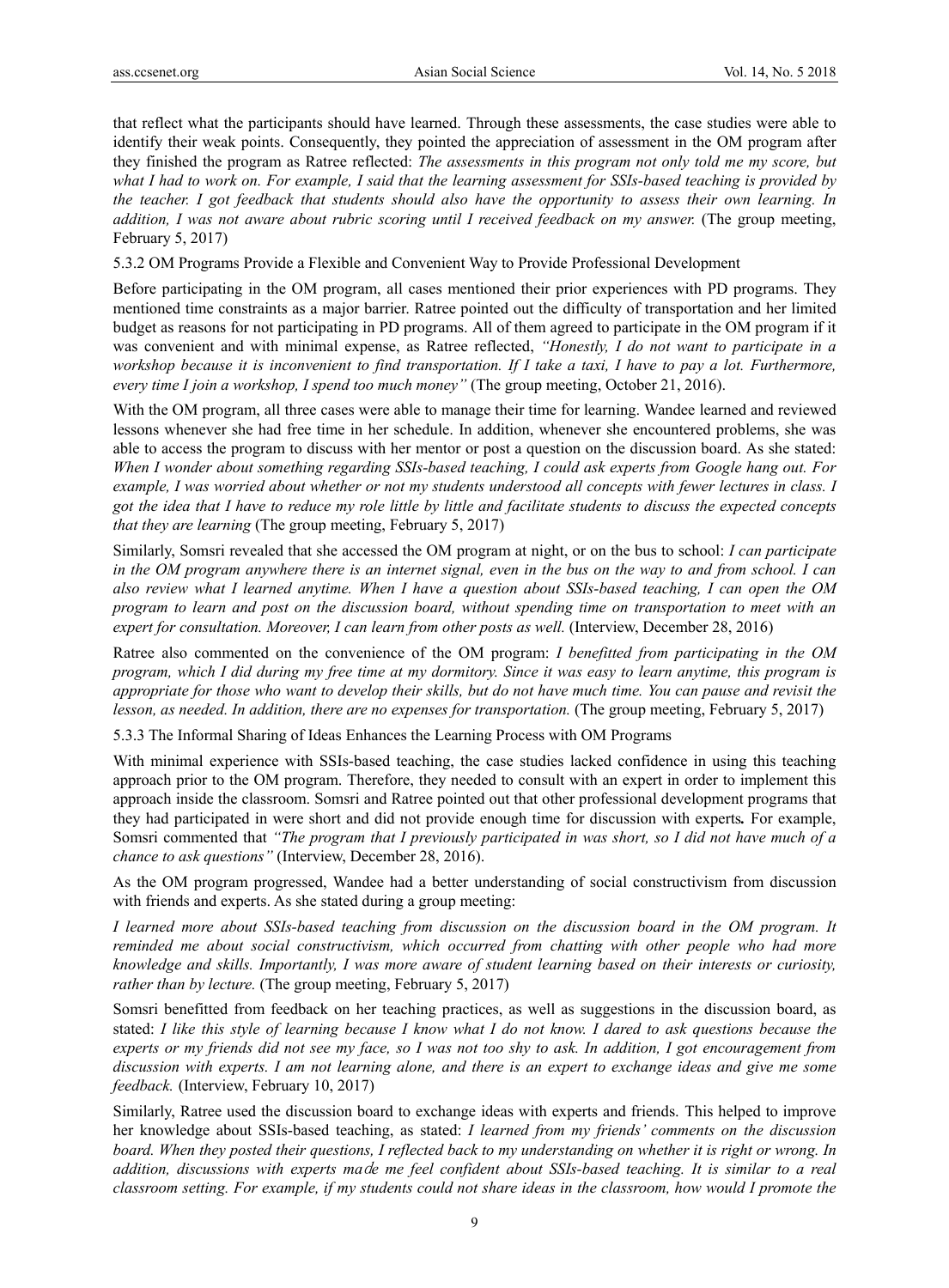*sharing their ideas? From discussions, I learned that students at this age always think about themselves first, so I should ask them individually to write their ideas down on a small piece of paper before using probing questions to share their opinion in the classroom.* (The group meeting, February 5, 2017)

#### **6. Conclusion and Discussions**

The findings from the three cases revealed that, before participating in the OM program, they were unclear on the definition of SSIs. Consistent with the literature, these findings demonstrate that that PSTs generally have limited SSI knowledge and as result, focus on issues that they are more familiar with (Forbes & Davis, 2008). While participating in the OM program, they gradually developed a better understanding on the definition of SSIs, as reflected by their post-test responses. They were able to identify which of the presented issues were SSIs, and their rationale was correct. For the importance of SSIs-based teaching, they previously focused on the transmission of content knowledge to their students. As Pillay (2002) noted, the Thai education system places a strong emphasis on technical knowledge, rather than the essential skills for becoming an informed citizen. As the OM program progressed, they could identify important aspects of SSIs-based teaching. They mentioned ways that it can enhance scientific literacy. Similarly, Presley et al. (2013) pointed out that SSIs are open-ended social problems with substantive connections to science. Teachers can use them to enhance scientific literacy.

Prior to the OM program, the three cases did not know the main characteristics of SSIs-base teaching, especially the link to ethics and morals. Similarly, Levison and Turner (2001) found that many teachers felt that they lack pedagogical knowledge, understanding of ethical frameworks for ethical thinking related to SSIs, and classroom resources. Through the OM program, they understood the characteristics of SSIs, ways to use SSIs to drive a lesson, the role of teacher and the role of students. These understandings had a direct impact on their teaching practices. As Nuangchalerm (2009) indicated, if PSTs have a good foundation in SSIs-based teaching, they will consider this teaching approach in their teaching practices.

In addition, all case studies initially accepted that they did not know much about the teaching models for SSIs-based teaching. However, after the fourth lesson of the OM program, they were able to identify various teaching models for SSIs-based teaching, such as decision-making models (Ratcliffe, 1997), bioethical model (Van Rooy, 2000), or model for discursive argument (Levinson, 2003). Furthermore, they expanded on their understanding of learning assessment to include assessment of students' higher order practices, such as scientific claims and arguments. As the OM program progressed, their understanding of learning assessment evolved with respect to assessing students' higher-order practices. This kind of learning assessment is appropriate for SSIs-based teaching because SSIs deal with conflicting opinions, so students are required to engage in higher-order practices, such as argumentation, reasoning, and decision making (Presley et al., 2013).

For teaching practice, their practices initially did not reflect the ability to use SSIs as a useful context for students to learn about specific science content knowledge, or make appropriate connections of the content to other areas of science or to other disciplines (Sadler, Barab, & Scott, 2007). In addition, all cases accepted that they had not linked ethical and moral aspects to the scientific concepts covered in class. This finding was similar to Levinson (2001) who found that most teachers also see their task as teaching the facts and not discussing the social, moral and ethical implications of science and technology in the lessons. However, during participation in the OM program, they gradually developed their practices to incorporate social dimensions. To support this finding, Barrett and Nieswandt (2010) found that successful SSIs-based teaching depends on the teachers' awareness of social considerations associated with the issue, such as potential political, economic, and ethical challenges. In addition, they use media from the internet to link their lesson with social dimensions. As Evagorou (2011) pointed out, technology can be used in a variety of ways to enhance SSIs-based teaching and has the potential to be a powerful tool in providing access to relevant social issues.

For learning assessment, the three cases provided few opportunities for their students to assess their own learning prior to the OM program. Summative assessment was their focus in learning assessment. Sadler and Donnelly (2006) indicated that teachers might face difficulties in SSI-based planning or teaching if they regard the lesson content or science curriculum objectives as the focus of student evaluation. As the result of the OM program, they provided the opportunity for their students to assess their own learning with various methods. Moreover, they asked students to reflect on their own reasoning during discussion as a means of formative assessment. These practices are supported by Tal and Kedmi (2006), who suggest that SSI teachers implement frequent formative assessments in order to promote the learning process.

In addition, they pointed out their appreciation of the characteristics of the OM program. They pointed that the OM program in this study has pre- and post-tests, as well as formative assessments, for each lesson that reflect what the participants should have learned. Through these assessments, the case studies were able to identify their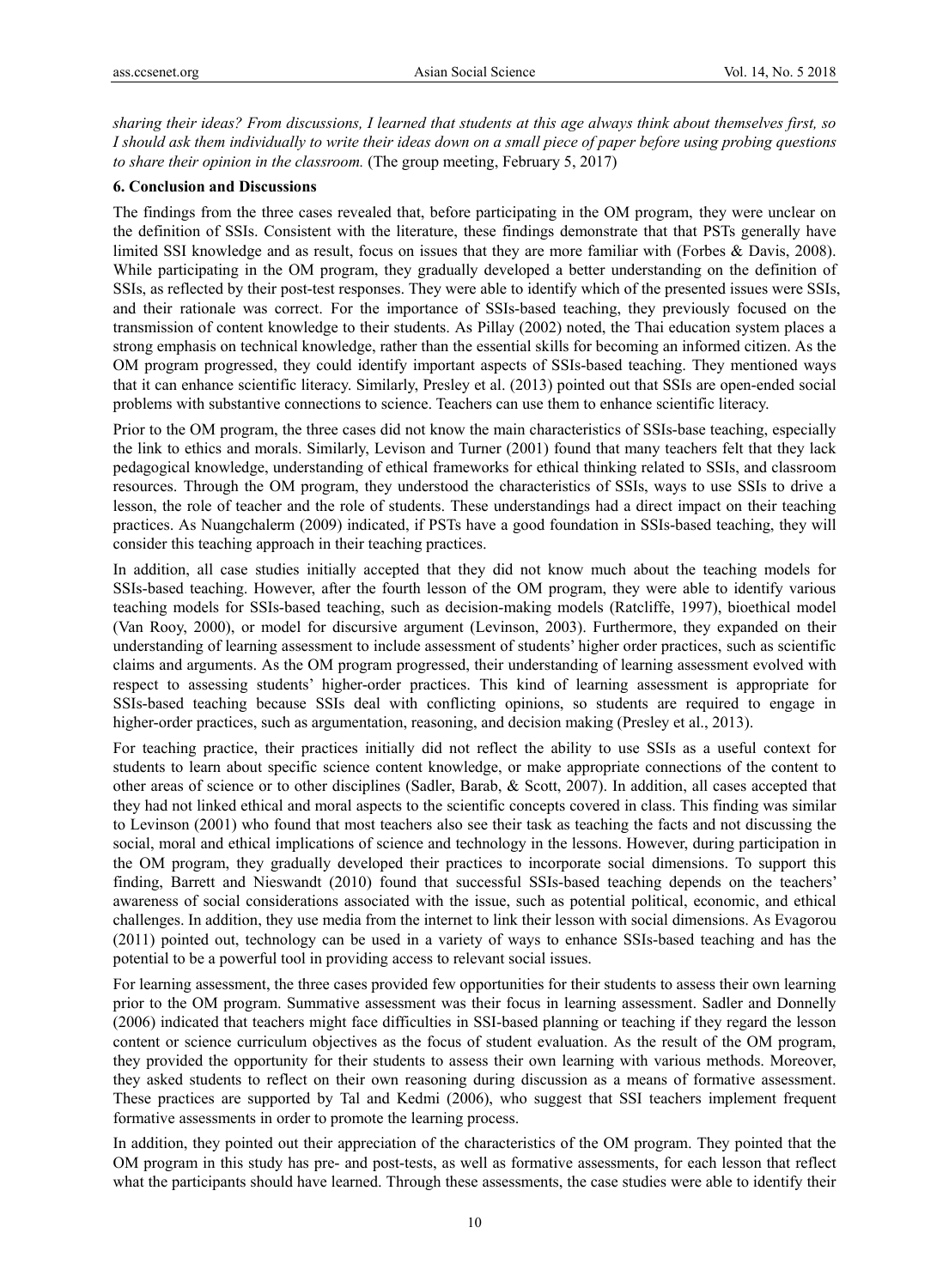weak points. Consequently, they pointed the appreciation of assessment in the OM program after they finished the program. This finding also supported Conrad (2002) who found that reflecting carefully and with empathy during interaction serves to support student learning. In addition, they found that OM programs provide a flexible and convenient way to provide professional development. Similarly, Hunt (2005) suggested that an OM program should be easy for participants to join and actively participate. It should be flexible and convenient enough that it fits into the day-to-day work schedule. Moreover, they appreciated the informal sharing of ideas enhances the learning process with OM program. These findings are similar to Bell (1998) who indicated that teachers who participate in a PD program are more likely to construct knowledge when human social interaction is an integral part of learning activity. Therefore, the OM program needs to be capable of building a community within which the participants can communicate in confidence and share information (Hunt, 2005).

#### **7. Recommendations**

This study found that the OM program was effective in enhancing PSTs' understanding and practices of SSIs-based teaching. However, this research study involved the evaluation of a newly developed OM program for SSIs-based teaching based on a small, target group of PSTs. In the next study, the researcher should extend the OM program to a wider audience of teachers, particularly those living in remote areas, to determine whether the observed findings are generalizable. Since this OM program was in its infancy, the researcher was the main person to provide feedback to participants during the evaluation. In order for the OM program to be more effective and have a greater impact, it is important to find more experts in SSIs-based teaching to assist with mentoring. Lastly, this study focused on the impact of the OM on program on PSTs' understandings and practices of SSIs-based teaching, so there is limited information on the impact of this program on student learning. When PSTs' used SSIs-based methods, we did find that their students had some difficulties with this new style of teaching. Thus, future research should focus on student learning when implementing this teaching approach.

#### **References**

- Bang, E., & Luft, J. A. (2014). Exploring the written dialogues of two first-year secondary science teachers in an online mentoring program*. Journal of Science Teacher Education*, *25*, 25–51. https://doi.org/10.1007/s10972-013-9362-z.
- Barrett, S. E., & Nieswandt, M. (2010). Teaching about ethics through socioscientific issues in physics and chemistry: Teacher candidates' beliefs. *Journal of Research in Science Teaching*, *47,* 380–401. https://doi.org/10.1002/tea.20343.
- Beck, C., & Kosnik, C. (2002). Components of a good practicum placement: Student teacher perceptions. *Teacher Education Quarterly, 29*(2), 81-98.
- Bell, B. (1998). Teacher development in science education. In B. J. Fraser, & K. G. Tobin (Eds.), *International Handbook of Science Education* (pp. 681-693). Great Britain: Kluwer Academic Publishers.
- Cohen, L., Manion, L., & Morrison, K. (2000). *Research Methods in Education* (5th ed.). New York: Routledge Falmer.
- Conrad, D. (2002). Inhibition, integrity, and etiquette among online learners: The art of niceness. *Distance Education, 23*(2), 197-212. https://doi.org/10.1080/0158791022000009204
- Elbaz, F. L. (1981). The teacher's practical knowledge: Report of a case study. *Curriculum Inquiry*, *11*, 43-71. https://doi.org/10.1080/03626784.1981.11075237
- Ensher, E. A., Heun, C., & Blanchard, A. (2003). Online mentoring and computer-mediated communication: New directions in research. *Journal of Vocational Behavior*, *63*, 264-288. https://doi.org/10.1016/S0001-8791(03)00044-7
- Evagorou, M. (2011). Discussing a socioscientific issue in a primary school classroom: The case of using a technology supported environment in formal and nonformal settings. In T. D. Sadler (Ed.), *Socio-scientifi c issues in science classrooms: Teaching, learning and research (pp. 133-159). New York: Springer.*
- Feiman-Nemser, S. (2012). Beyond solo teaching. *Educational Leadership, 69*(8), 10-16.
- Forbes, C. T., & Davis, E. A. (2008). Exploring preservice elementary teachers' critique and adaptation of science curriculum materials in respect to socioscientific issues. *Science and Education, 17*(1), 829–854. https://doi.org/10.1007/s11191-007-9080-z
- Gewin, V. (2005). Learning to mentor. *Nature*, *436*, 436-437. https://doi.org/10.1063/1.5019530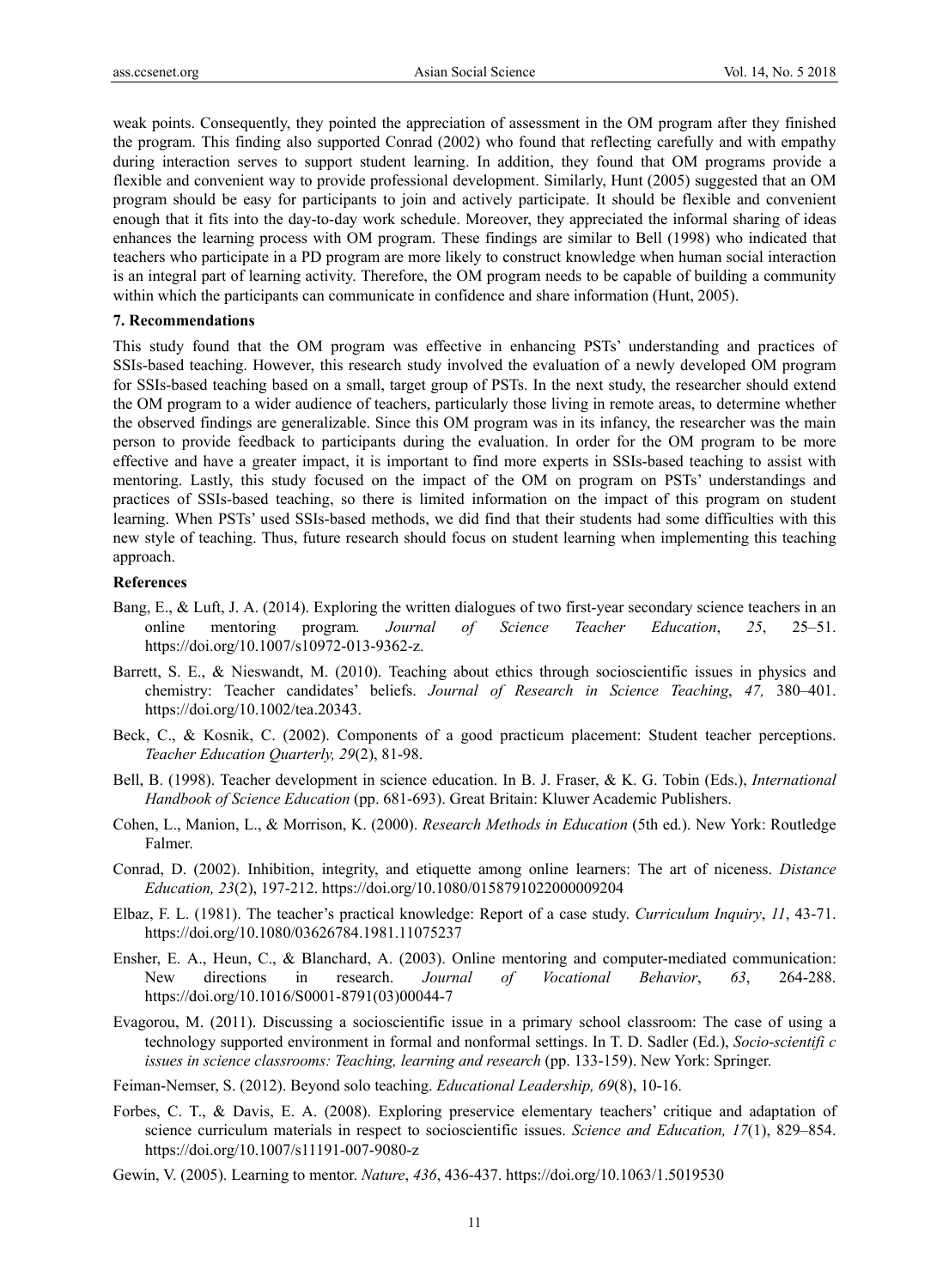- Hunt, K. (2005). E-mentoring: Solving the issue of mentoring across distances. *Development and Learning in* Organizations, 19(5), 7-10. https://doi.org/10.1108/14777280510616221
- Klosterman, M. L., Sadler, T. D., & Brown, J. (2012). Science teachers' use of mass media to address socio-scientific and sustainability issues. Research in Scien https://doi.org/10.1007/s11165-011-9256-z *Science Education. A*<sub>2</sub>, 51-74.
- Kolstø, S. D. (2001). Scientific literacy for citizenship: Tools for dealing with the science dimension of controversial socioscientific issues. *Science Education*, 85(3), 291-310. https://doi.org/10.1002/sce.1011
- Lee, H., Abd-El-Khalick, F., & Choi, K. (2006). Korean science teachers' perceptions of the introduction of socioscientific issues into the science curriculum. *Canadian Journal of Science, Mathematics and* Technology Education, 6(2), 97-117. https://doi.org/10.1080/14926150609556691
- Levinson, R. (2003). Teaching ethics to young people. In R. Levinson & M. Reiss (Eds.), *Key issues in bioethics*. London: Routledge Falmer.
- Levinson, R., & Turner, S. (2001). *Valuable lessons: Engaging with the social context of science in schools.* London: The Wellcome Trust.
- Lichtenstein, G., McLaughlin, M. W., & Knudsen, J. (1992). Teacher empowerment and professional knowledge. In A. Lieberman (Ed.), *The changing contexts of teaching* (pp. 37-58). Chicago: University of Chicago Press .
- Lincoln, Y. S., & Guba, E. G. (1985). *Naturalistic inquiry*. CA: Sage.
- Michigan Virtual University. (2014). Mentor Fundamentals: A Guide for Mentoring Online Learners Version 1 August 2014. Retrieved from https://micourses.org/resources/pdf/toolkit/ mentor\_guide\_14.pdf
- Miller, H., & Griffiths, M. (2005). E-mentoring. In D. L. DuBois, & M. J. Karcher (Eds.), *Handbook of youth mentoring* (pp. 300-313). Thousand Oaks, London & New Delhi: Sage.
- Miller, K. (1999). Mentoring via Mouse. Retrieved from http://www.startribune.com
- Northfied, J. (1998). Teacher educators and the practice of science teacher education. In B. J. Fraser & K. G. Tobin (Eds.). *International Handbook of Science Education*. The Netherlands: Kluwer Academic Publisher.
- Nuangchalerm, P. (2009). Development of socioscientific issues-based teaching for preservice science teachers. Journal of Social Sciences, 5(3), 239-243. https://doi.org/10.3844/jssp.2009.239.243
- Nuangchalerm, P., & Kwuanthong, B. (2010). Teaching "Global Warming" through Socioscientific issues-based instruction. Asian Social Science, 6(8), 42-47. https://doi.org/10.5539/ass.v6n8p42
- Patton, M. Q. (2002). *Qualitative Evaluation and Research Methods* (3rd ed.). CA: Sage.
- Pena, C. M., & Almaguer, I. (2007). Asking the right questions: Online mentoring of students teachers. International Journal of Instructional Media, 34(1), 105-113.
- Perren. L. (2003). The role of e-mentoring in entrepreneurial education and support: a meta-review of academic literature. *Education & Training, 8*(9), 517-525. https://doi.org/ 10.1108/00400910310508900
- Perry, C. M., & Power, B. M. (2004). Finding the truths in teacher preparation field experiences. *Teacher Education Quarterly, 31(2), 125-136.*
- Pillay, H. (2002). *Teacher Development for Quality Learning: The Thailand Education Reform Project. Brisbane:* Queensland University of Technology.
- Presley, M. L., Sickel,A. J., Muslu, N., Johnson , D. M., Witzig, S. B., Izci, K., & Sadler, T. D. (2013). A framework for socio-scientific issues-based education. *Science Educator*, 22(1), 26-32.
- Ratcliffe, M. (1997). Pupil decision-making about socioscientific issues within the science curriculum. *International Journal of Science Education, 19(2), 167-182. https://doi.org/10.1080/0950069970190203.*
- Roberts, D. (2007). Scientific literacy/science literacy. In S. Abell, & Lederman (Eds.), *Handbook of Research* on Science Education (pp. 729-780). Mahwah, NJ: Lawrence.
- Sadler, T. D., & Donnelly, L. A. (2006). Socioscientific argumentation: The effects of content knowledge and morality. https://doi.org/10.1080/09500690600708717 lity. *International* J *Journal o Science Education*. *<i>28***(12)**, 2), 1463-1 1488.
- Sadler, T. D. (2004). Informal reasoning regarding issues: A critical review of research. *Journal of Research in* Science Teaching, 41(5), 513-536. https://doi.org/10.1002/tea.20009.